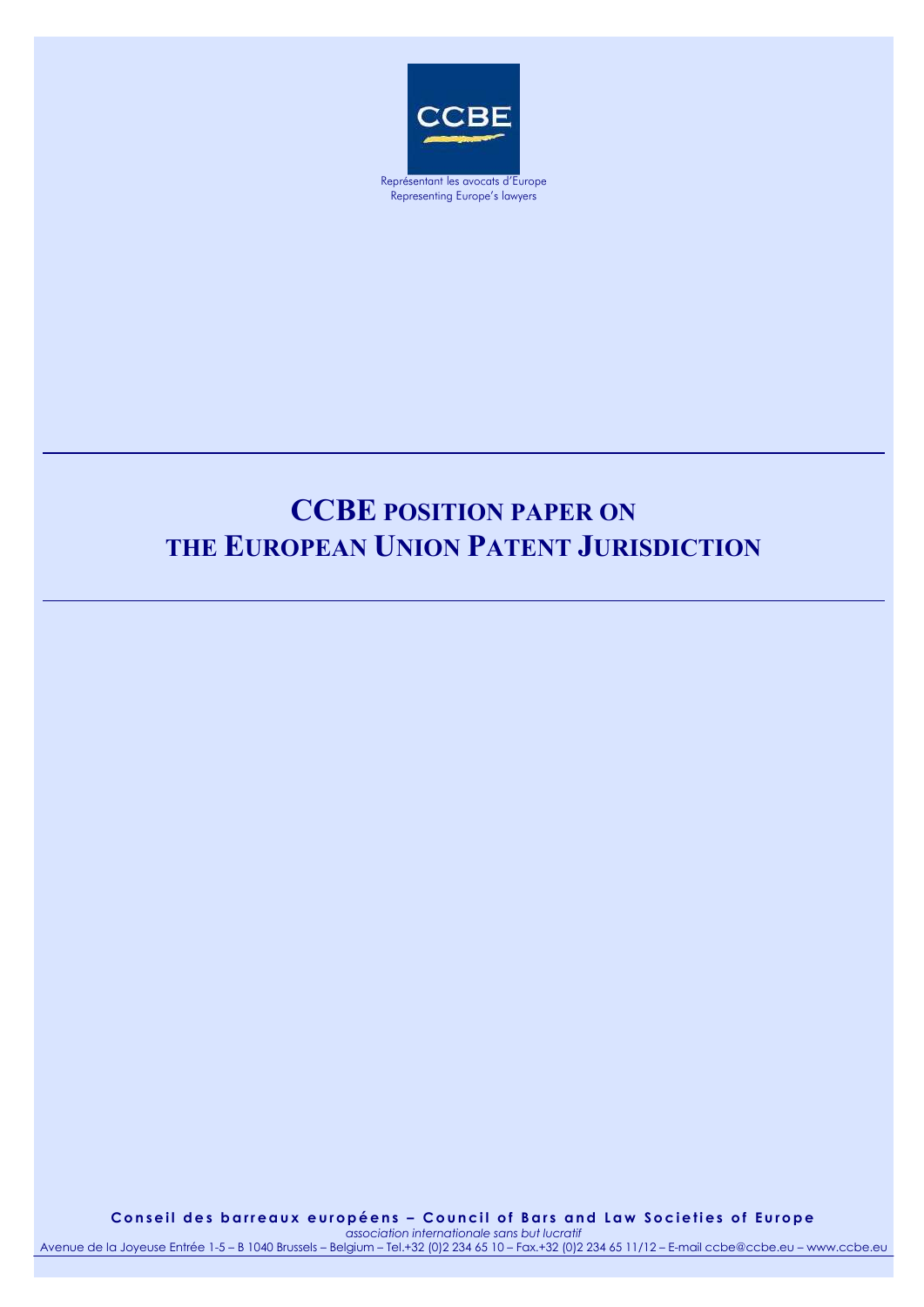## **CCBE POSITION PAPER ON THE EUROPEAN UNION PATENT JURISDICTION**

The Council of Bars and Law Societies of Europe (CCBE) represents more than 700,000 European lawyers through its member bars and law societies of the European Union and the European Economic Area. In addition to membership from EU bars, it has also observer representatives from a further six European countries' bars.

The CCBE is following the discussions taking place at a Council level concerning the proposal for a European Union Patent Court.

Having examined the details of the proposal, the CCBE believes that there are a number of issues of concern. The CCBE would like to stress that these are preliminary comments and the CCBE may wish to submit more detailed comments in the future.

## **(1) Forum Shopping**

Article 15a(5) of the draft agreement provides the patent proprietor with far-reaching freedom in choosing a venue due to the fact that the proprietor may choose between any of the venues where the alleged infringement is taking place together with the defendant's own venue. Such access to forum shopping will entail that patent proprietors – especially in cases against small and medium enterprises (SMEs) – may base their choice of venue on tactical considerations and litigate outside the defendant's own venue with a view to using geographical distance, linguistic challenges and in turn financial implications to impede the defendant's ability to defend him- or herself.

The proposed access to forum shopping may, particularly in cases that concern cross border injunctions, imply that defendants may be deprived of the principle of equality of arms.

The CCBE suggests that not only cases that merely concern the defendant's own jurisdiction but also cases that concern cross border injunctions should only be brought before the defendant's own venue. This principle of subsidiarity is applied in the Community trademark regulation.

#### **(2) Local divisions**

It is believed that prior memos on the EU Patent Judiciary have suggested that a member state should only be able to set up a local division if on average 50 cases were filed annually within the member state in question. This criterion would imply that very few member states, perhaps only Germany, would be able to set up a local division.

The new draft agreement provides member states with the option to set up a local division that consists of two permanent judges and a third judge from the pool of judges, cf. Article 7(2). During a transitional period, the local division will as a general rule consist of only one permanent judge together with two judges from the pool of judges, cf. Article 58(3).

The CCBE observes that the presence of non-native speakers from the pool of judges is likely to imply that the oral pleadings will be of much less significance than what exists today in a number of countries. While such deviation might in itself be acceptable, the CCBE strongly opposes the option provided in Article 29(4) to use the language in which the patent was granted as language of the proceedings instead of the local language.

In the CCBE's opinion, any defendant that is faced with a case in his or her own country has a right to a trial conducted in the defendant's national language. The fulfilment of this fundamental principle requires (i) that any member state should have the right to establish a local division, and (ii) that the local division, unless both the judges and all parties agree otherwise, uses the local language as the language of the proceedings.

#### Conseil des barreaux européens - Council of Bars and Law Societies of Europe *association internationale sans but lucratif*

Avenue de la Joyeuse Entrée 1-5 – B 1040 Brussels – Belgium – Tel.+32 (0)2 234 65 10 – Fax.+32 (0)2 234 65 11/12 – E-mail ccbe@ccbe.eu – www.ccbe.eu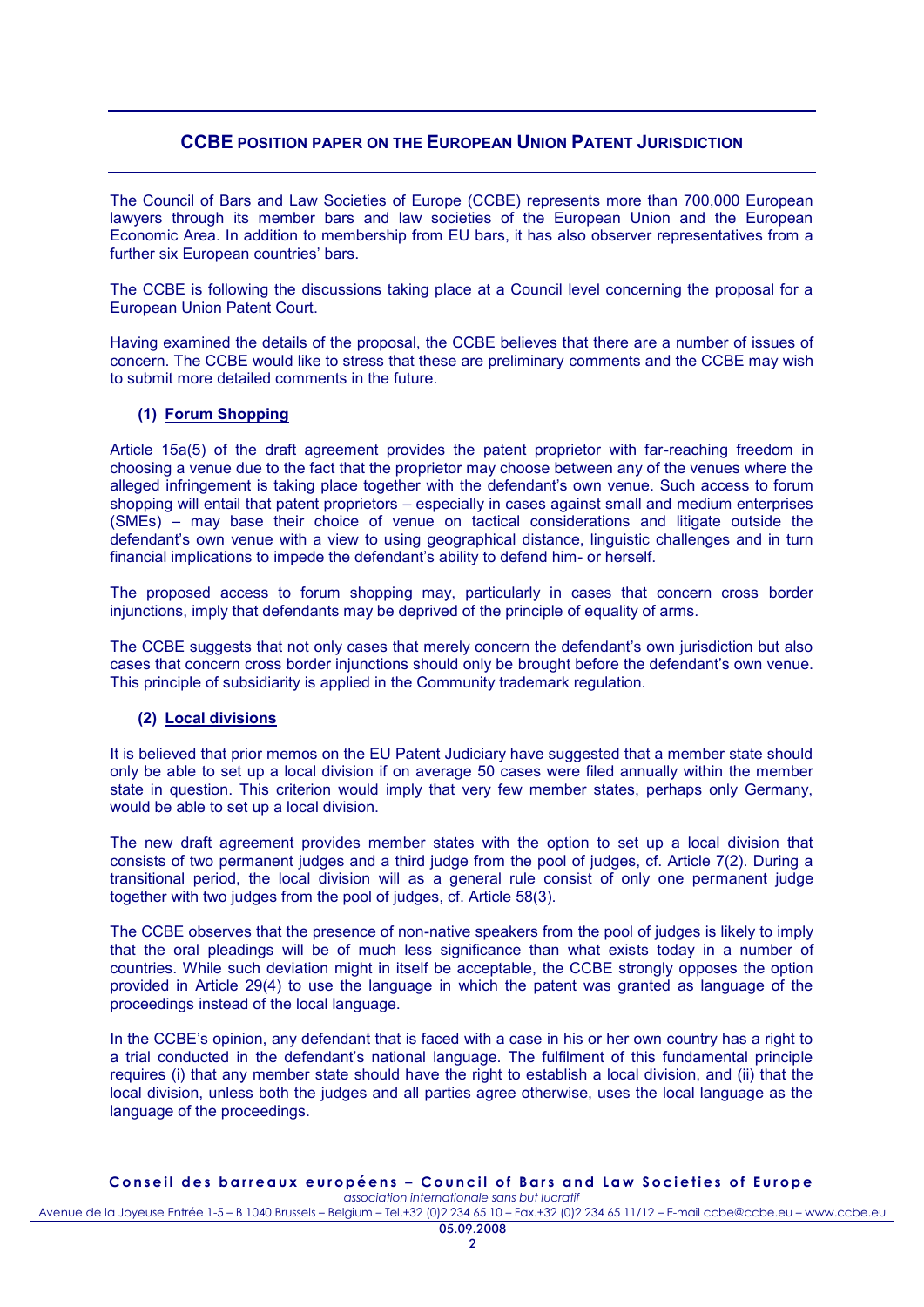### **(3) Reference to central division**

Article 15(a)(7) of the draft agreement stipulates that, if the defendant in the context of an infringement action as a defence files a claim for revocation, then the local or regional division may refer the counterclaim for decision to the central division.

In infringement cases litigated in a number of countries, if the defendant files a claim for revocation, the national courts' assessment of this claim is in practice closely interlinked with the courts' decision on the infringement claims. Therefore, a separation of the two questions is likely to impact negatively on the quality of the infringement assessment by the local/regional division. Furthermore, a separation of the two questions will undoubtedly materially increase the legal costs and there is an obvious risk that especially SMEs may be deprived of access to justice and back down from arguing invalidity as part of their defence.

### **(4) Representation**

#### Article 28.1

The CCBE believes that the first paragraph of Article 28 of the draft proposal is not very clear "The parties shall be represented by lawyers authorized to practise before a court of a Contracting Party who may be assisted by a European Patent Attorney, who is a national of a Contracting Party entitled to act as professional representative before the European Patent Office (hereafter: European Patent Attorney), and/or by patent attorneys with proven patent litigation experience."

Article 28.1 implies that the parties can be represented by lawyers and possibly assisted by a European patent attorney or a patent agent having experience in patent litigation. The CCBE believes that the formulation of Article 28.1 is ambiguous. It is not clear whether the patent agent can only assist lawyers or whether the patent agent can directly represent a party before the European Court. If it is possible for patent agents to plead directly in front of the Patent Court, this provision would be extremely problematic as patent disputes are not limited to technical matters but can involve many other points of law, for example questions of private international law, competence, civil responsibility, damages, causal link etc. which are issues involving purely legal questions. In addition, there is also the matter of the application of procedural rules in which a patent agent does not benefit from adequate training. Furthermore, the CCBE would like to stress that in several member states of the European Union (in particular in Belgium, the Netherlands and Luxembourg), patent agents do not belong to any legal profession and are not subject to a particular deontology or any professional order recognised by law.

#### Article 28.2

The CCBE believes that in the event that Article 28.1 is to be interpreted as meaning that patent agents cannot directly represent a party before a future Patent Court, Article 28.2 provides that European patent attorneys and patent agents with proven patent litigation experience who are in possession of a European Union Litigation Certificate can represent the part of the action relating to the revocation of a patent: "Notwithstanding paragraph 1, European Patent Attorneys and patent attorneys with proven patent litigation experience who are in possession of a European Union Litigation Certificate may represent the parties in actions for revocation of a patent before the central division."

The CCBE would like to point out that revocation actions are in many cases closely related to infringement proceedings, which imply, as mentioned above, that many legal questions are involved which go beyond technical issues, for example, the application of the terms of legal reference, private international law, right of civil responsibility, right to compensation for damage. These legal issues mean that lawyers, having obtained legal training and being subject to strict deontological rules, and further being familiar with the rules of procedure and the principles of the right of defence, are in the best position to protect the interests of the respective parties to the action. In this respect, the deontological obligations on lawyers are far higher than what is envisaged with regard to Article 28.3° and 28.4 of the draft proposal with regard to "representatives".

#### **C o n s e i l d e s b a r r e a u x e u r o p é e n s – C o u n c i l o f B a r s a n d L a w S o c i e t i e s o f E u r o p e** *association internationale sans but lucratif*

Avenue de la Joyeuse Entrée 1-5 – B 1040 Brussels – Belgium – Tel.+32 (0)2 234 65 10 – Fax.+32 (0)2 234 65 11/12 – E-mail ccbe@ccbe.eu – www.ccbe.eu